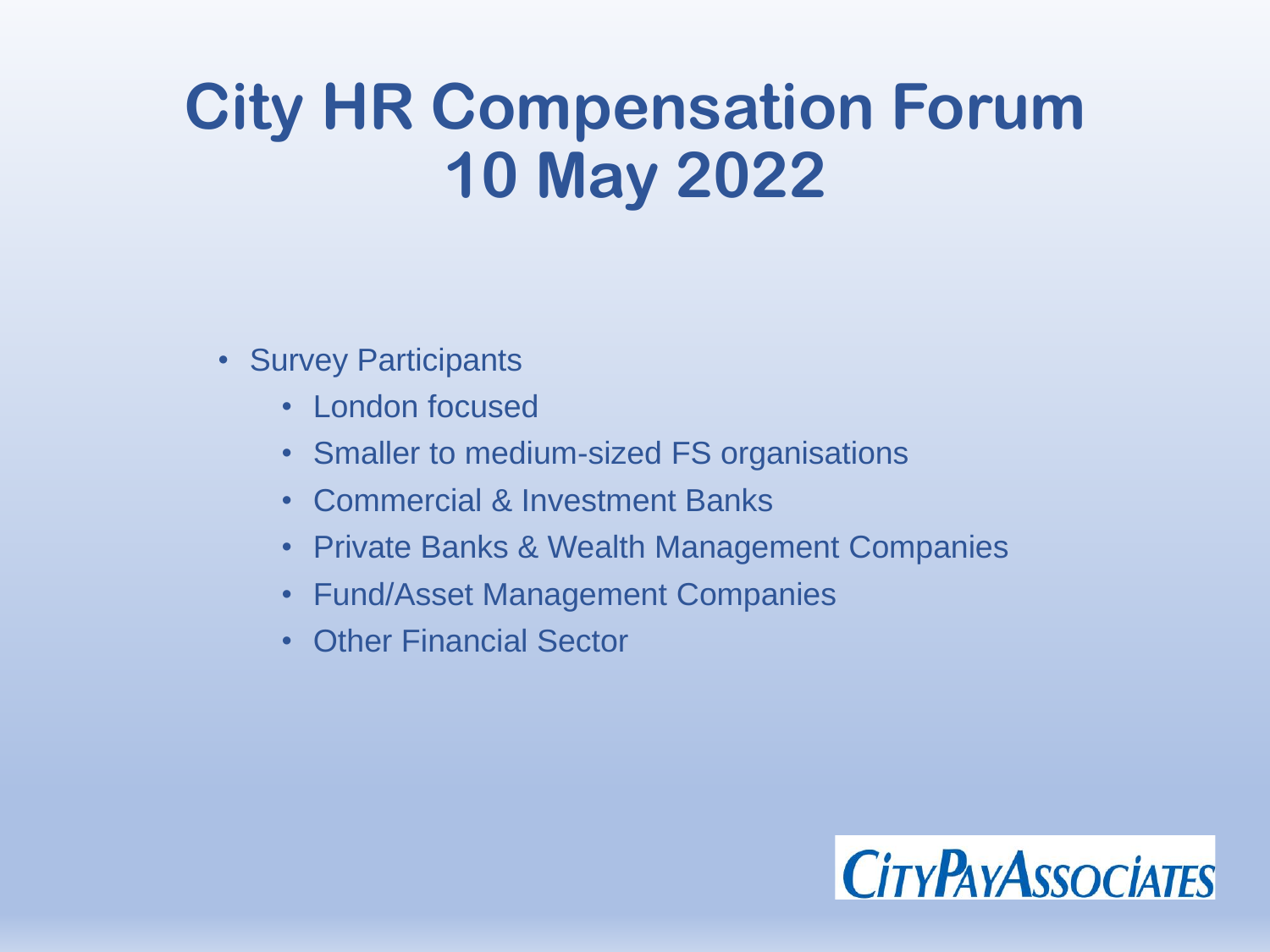#### **Pay Reviews 2021**

- Based on City Pay Survey published findings
- Just over 10% of companies had a complete pay freeze, less than we saw in 2020 (16%)
- However, average increases lower year on year
- Median pay increase in 2021, by company 2.2% compared to 2.8% in 2020, and 3.6% in 2019.
- When comparing matched individuals (same person in same job as last year) over 20% received no pay increase in 2021

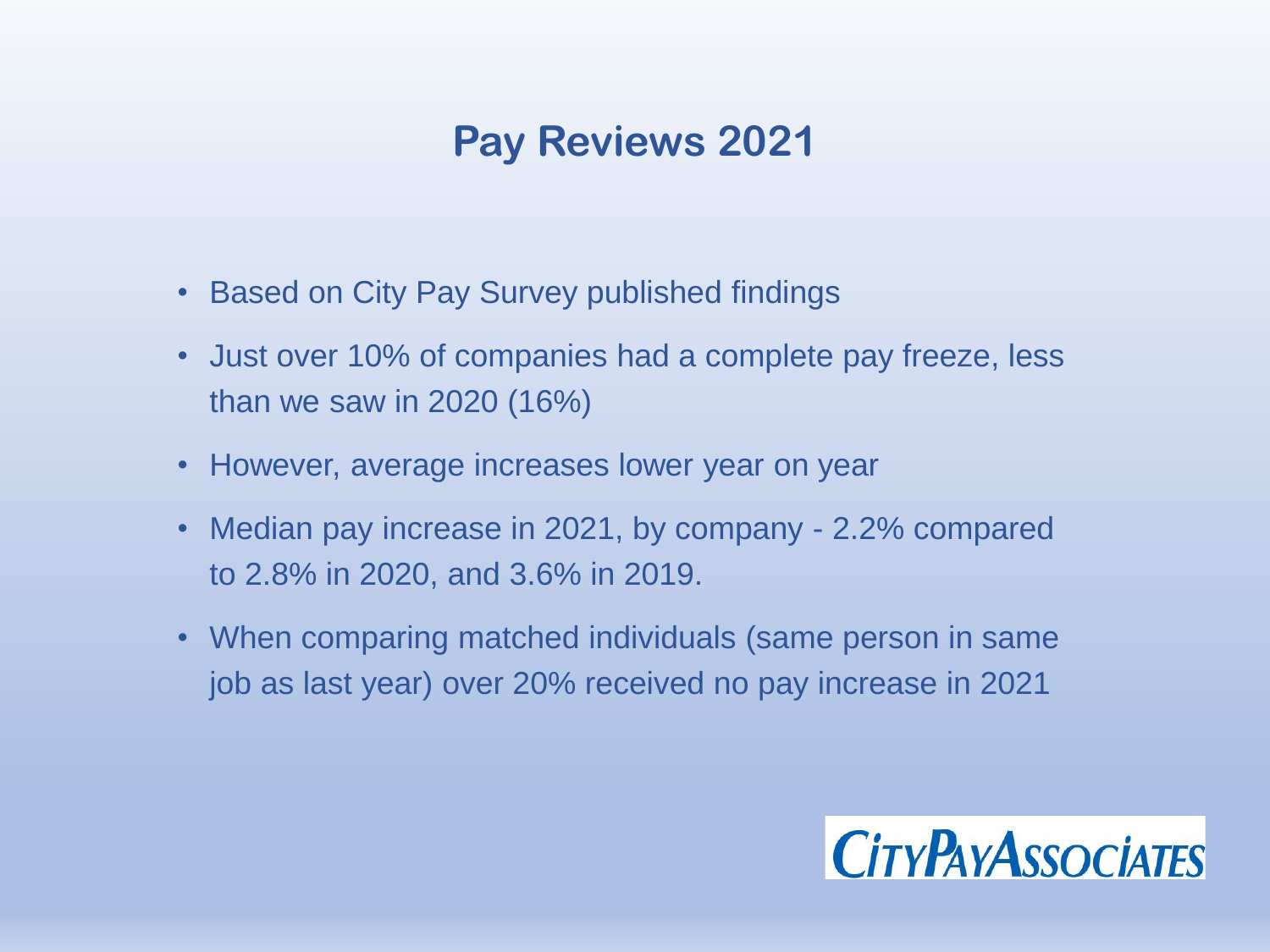#### **Annual Bonus Awards 2021 for 2020 performance**

- Bonus awards were lower, on average, than in recent years.
- Around a quarter of all eligible individuals did not receive a bonus, with several organisations paying no bonuses to any employees
- Median bonuses as percent of salary for matched individuals:
	- Front office/senior management: 15% of base (27% in 2020)
	- Back office management: 10% of base (27% in 2020)
	- Clerical: 8% of base (16% in 2020)

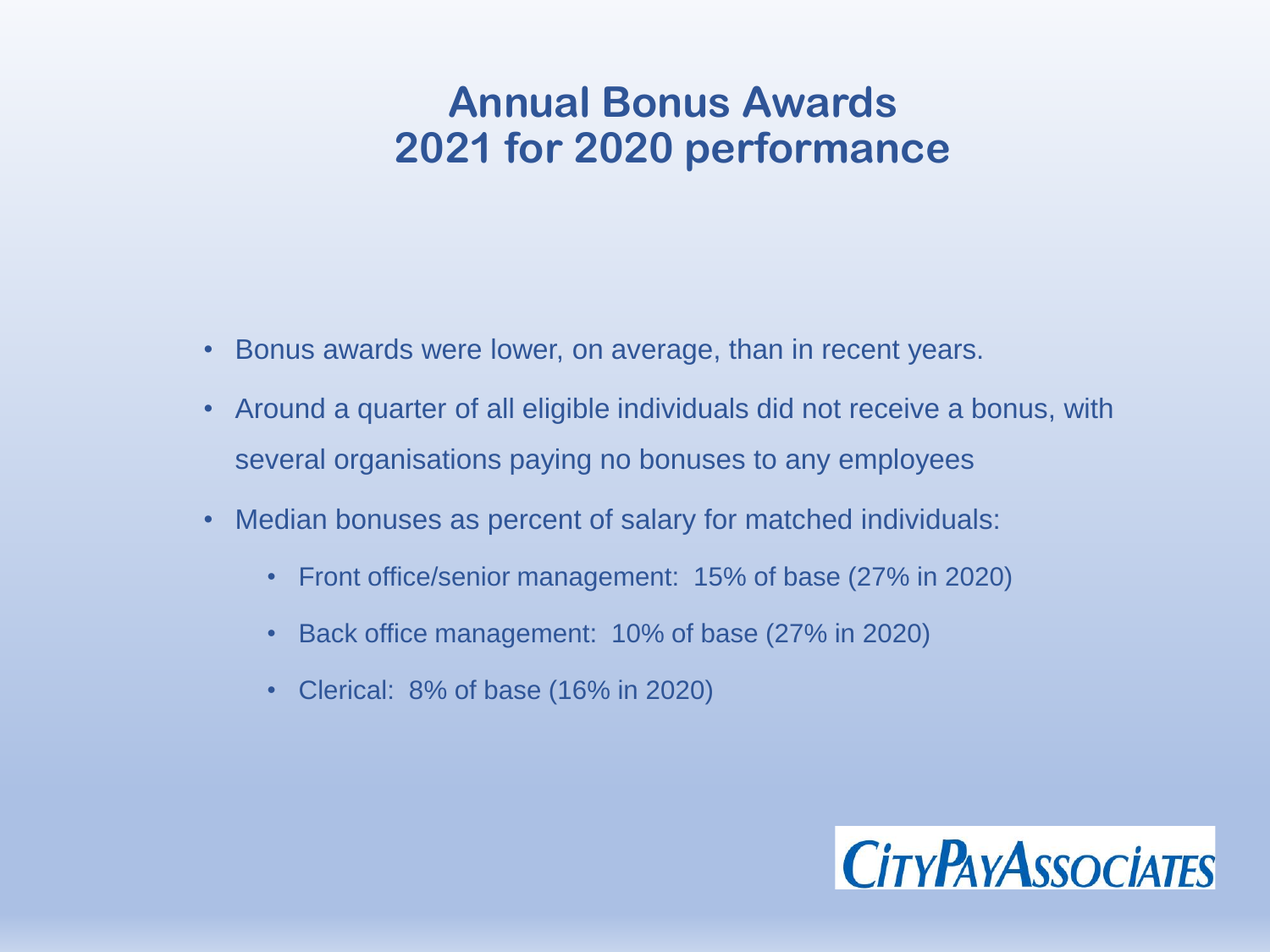# **Pay Reviews 2022**

- Cost of Living concerns have impacted salary increases
- Over 50% of those responding to a mini-survey (March 2022) advised that inflation had caused them to increase their expected salary budgets.
- Others felt cost of living was not a factor in their decision-making
- Other key factors
	- competing with market pay rates (difficulty in recruiting and retaining staff due to increasing salaries in the London market);
	- affordability and sustainability of the pay budget;
	- catching up after low increases in previous years

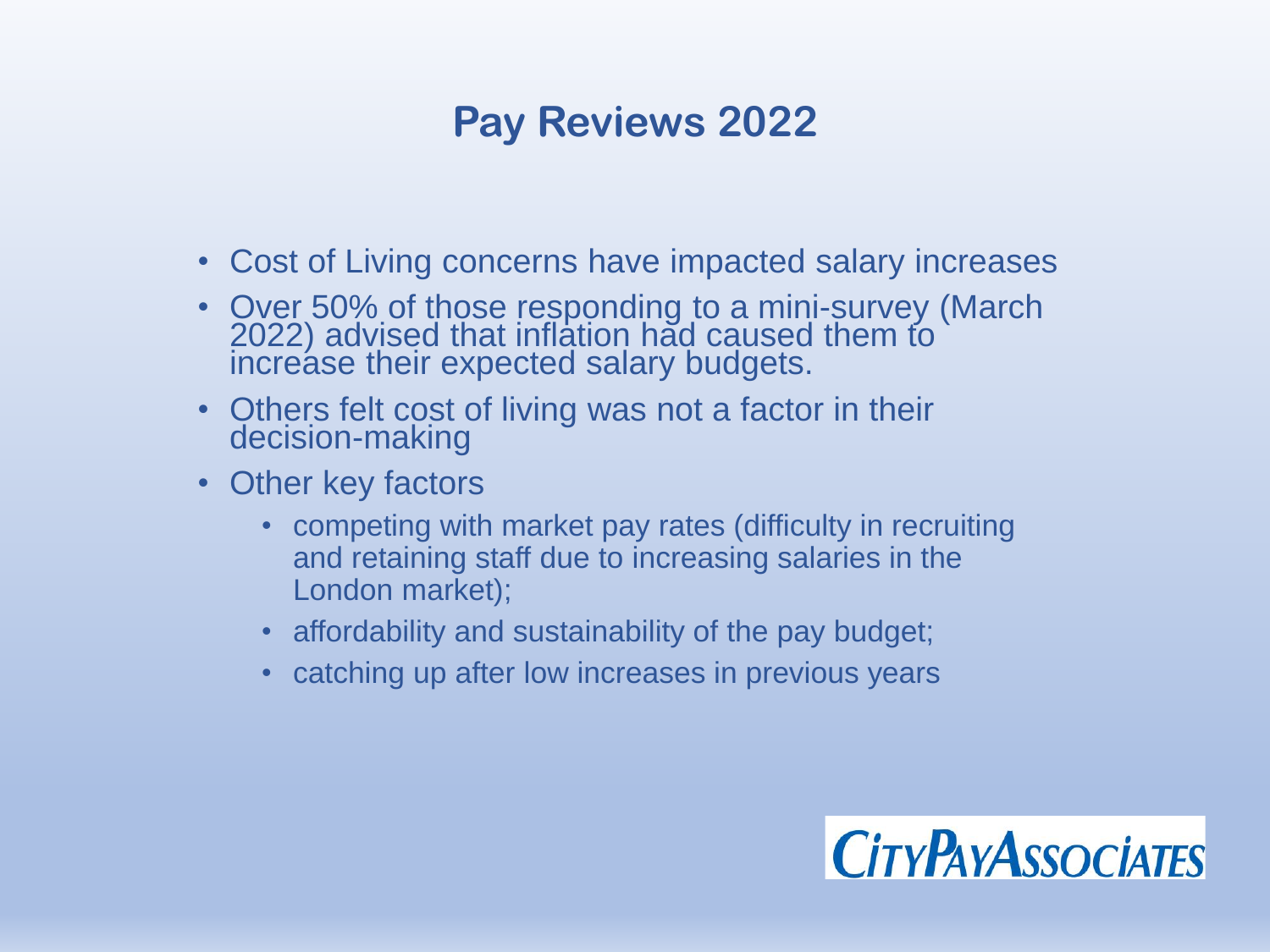### **Pay Reviews 2022**

- Median company-wide pay increases implemented Jan – Apr 2022, c3.3%
- Focusing available budget on
	- key employees;
	- talented individuals;
	- some teams (particularly control functions)

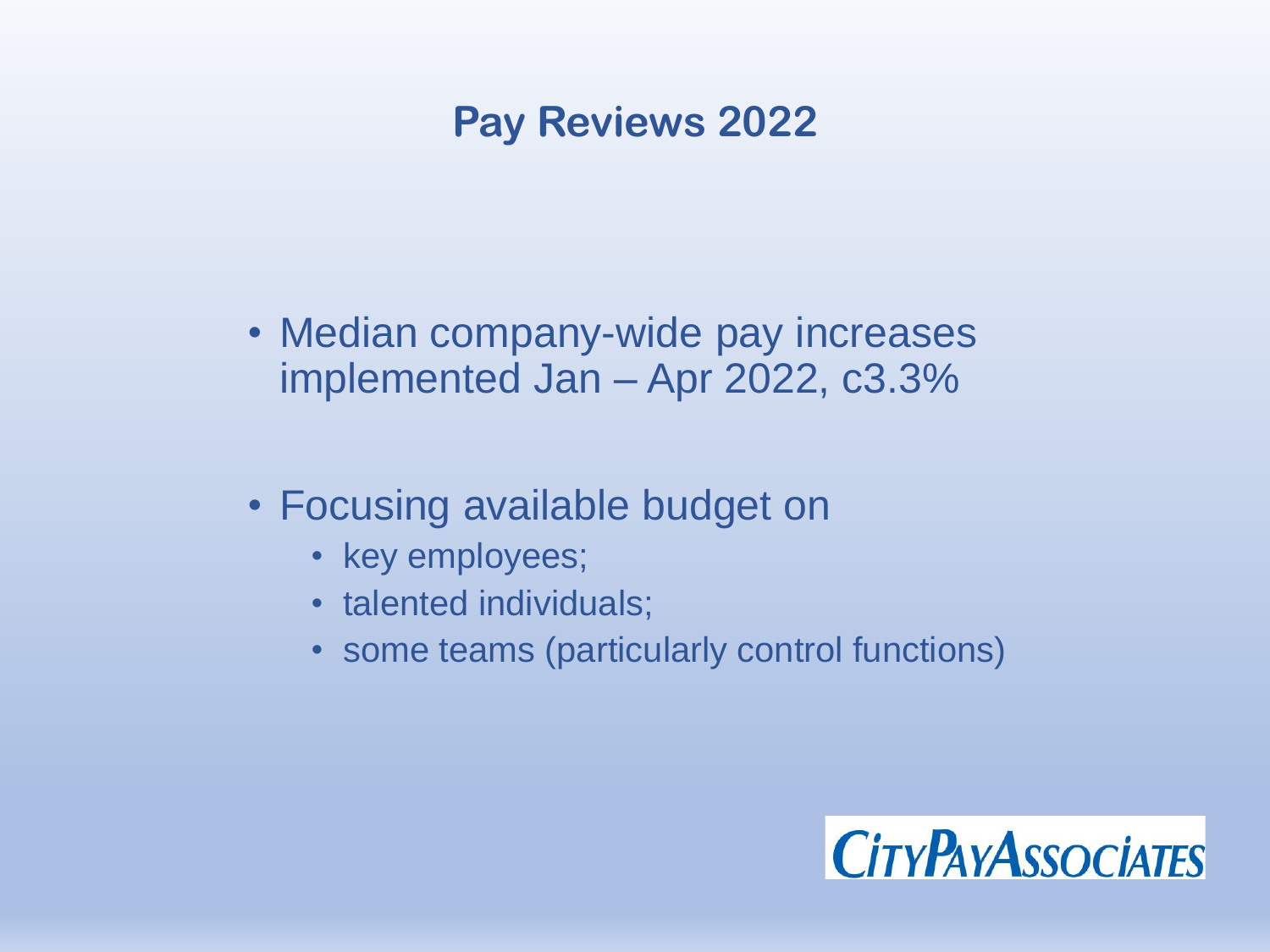# **Ongoing Hybrid Working Arrangements**

- Around 90% of our survey participants continue to offer a hybrid working arrangement
- Most popularly 3 days in the office, 2 working from home
- Expectations that this will continue for at least the foreseeable future though being monitored & reviewed
- When recruiting applicants now expect to see hybrid working pattern available
- Culture of the organisation can impact on the acceptance of hybrid working

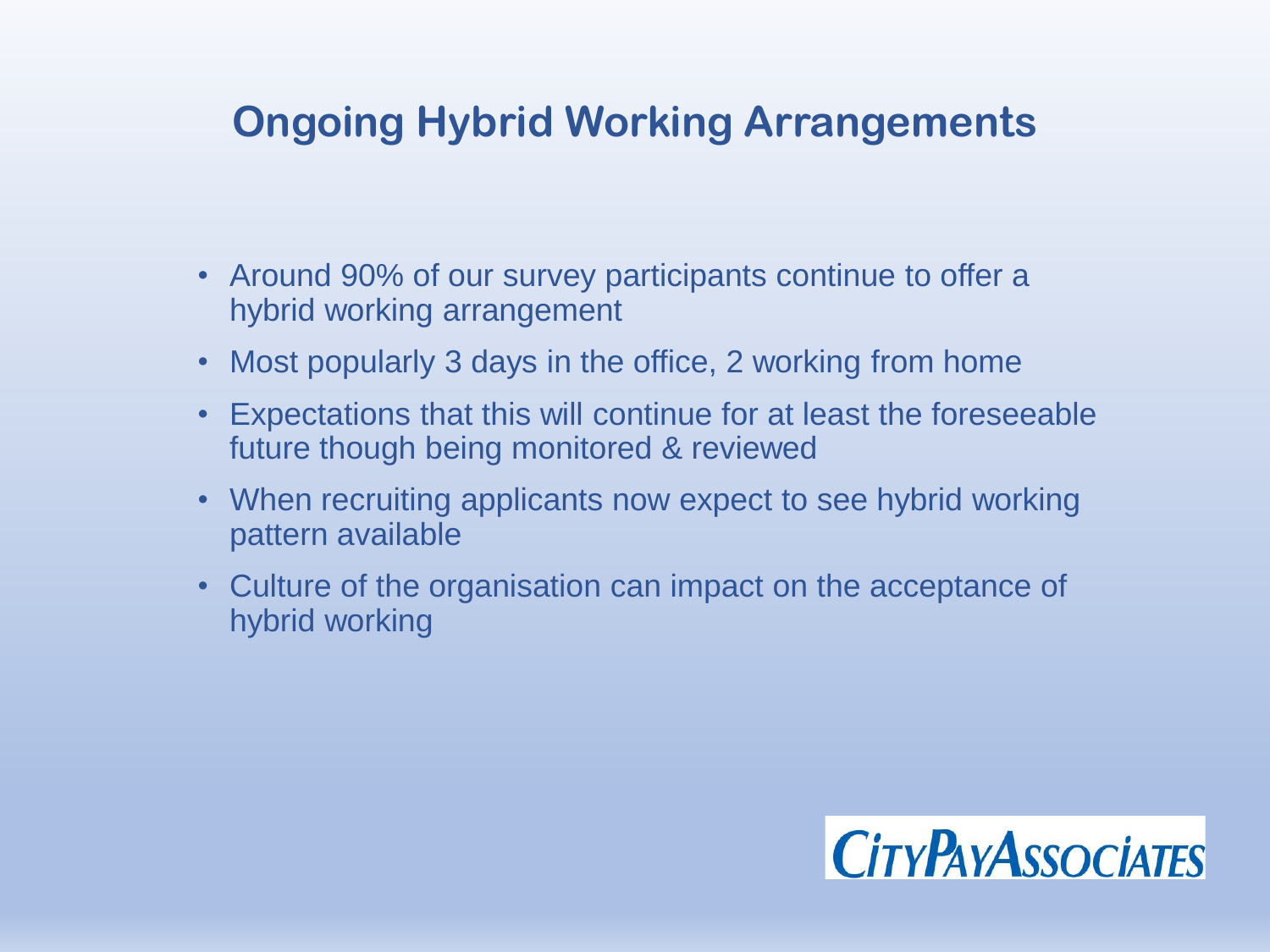### **Employee Benefits**

- In addition to more flexible working arrangements companies are looking at offering further benefits to attract and retain staff
- Increased holiday entitlement
- Additional Leave for personal commitments
- Health and Medical Benefits
- Shopping vouchers
- Improved maternity & paternity benefits